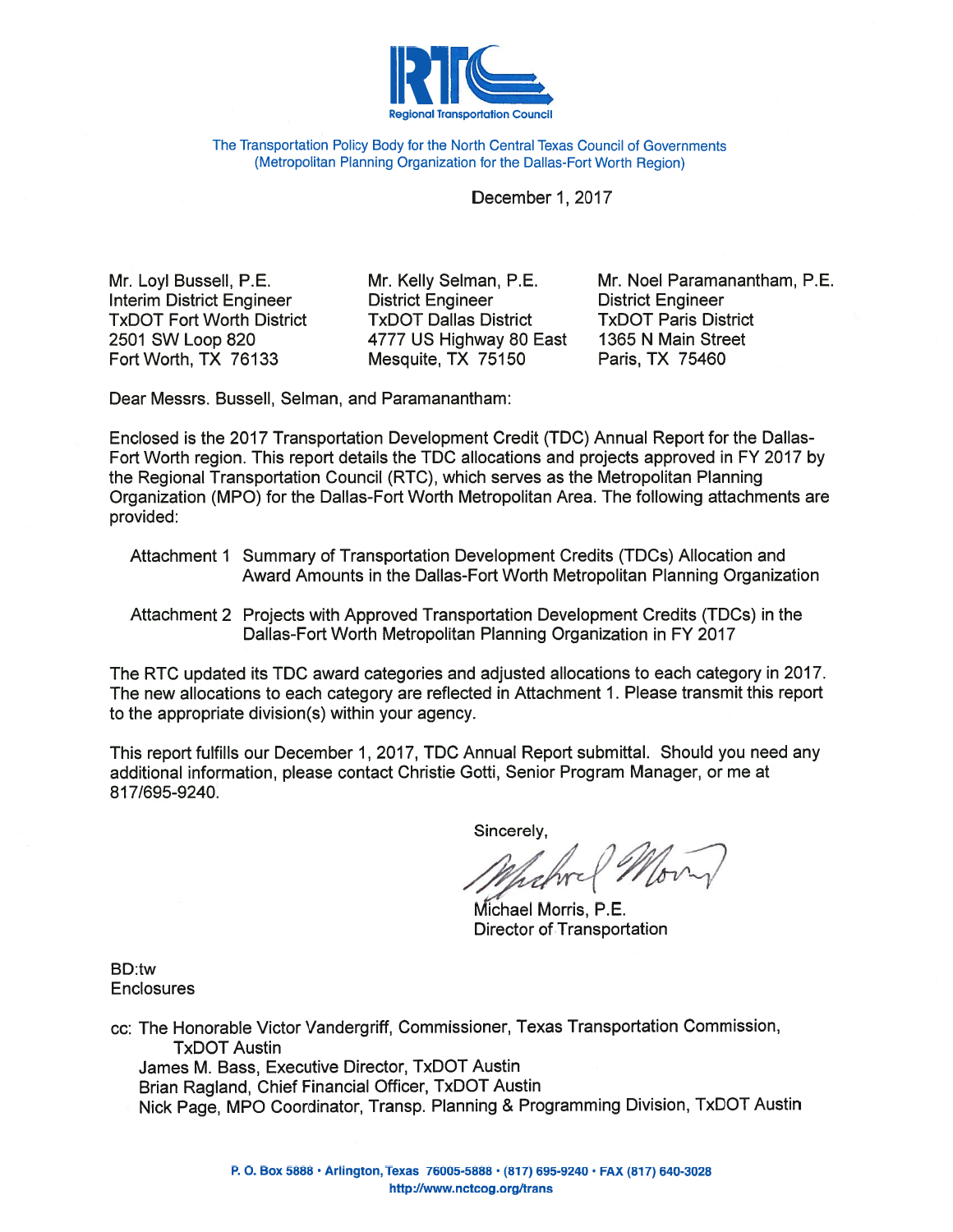# **Summary of Transportation Development Credits (TDCs) Dallas-Fort Worth Metropolitan Planning Organization (MPO) (As of September 30, 2017)**

### **Original Allocation of TDCs to Dallas/Fort Worth MPO: 465,486,222**

| <b>TDC Award Type</b>                                                                                                                                                                                           |                                     |                    |                    |           |            |                                          |                                           |                                                 |
|-----------------------------------------------------------------------------------------------------------------------------------------------------------------------------------------------------------------|-------------------------------------|--------------------|--------------------|-----------|------------|------------------------------------------|-------------------------------------------|-------------------------------------------------|
|                                                                                                                                                                                                                 | <b>Current</b><br><b>Allocation</b> | Awarded<br>in 2013 | Awarded<br>in 2014 | 2015      | 2016       | Awarded in Awarded in Awarded in<br>2017 | <b>Cumulative</b><br><b>Total Awarded</b> | Remaining<br>(for Future<br><b>Programming)</b> |
| Category 1 - Strategic Awards to Small<br><b>Transit Providers</b>                                                                                                                                              | 26,000,000                          | 1,697,058          | 4,181,839          | 2,845,564 | 2,454,906  | 175,909                                  | 11,355,276                                | 14,644,724                                      |
| Category 2 - RTC Has Revenue -<br>Transportation Alternatives Program;<br>TxDOT/RTC Partnership for Reliability,<br>Congestion Mitigation, and Air Quality; Collin<br>County LIP/LIRAP <sup>1</sup> Partnership | 20,000,000                          | 0                  | 7,481,001          | 127,954   | 933,291    | 753,740                                  | 9,295,986                                 | 10,704,014                                      |
| Category 3 - Local Agency has Revenue                                                                                                                                                                           | 16,691,115                          | $\mathbf 0$        | 16,764,599         | 0         | (73, 484)  | $\Omega$                                 | 16,691,115                                | 0                                               |
| Category 4 - Selling/Transferring TDCs to<br>Other MPOs/TxDOT (MPO Revolver Fund)                                                                                                                               | 150,000,000                         | $\mathbf 0$        | 100,000,000        | $\Omega$  | $\Omega$   | $\Omega$                                 | 100,000,000                               | 50,000,000                                      |
| Category 5 - Regional<br>Programs/Management and Operations                                                                                                                                                     | 30,000,000                          | 463,677            | 5,265,978          | 4,580,425 | (396, 589) | 4,826,600                                | 14,740,091                                | 15,259,909                                      |
| Category 6 - Metropolitan Transportation Plan<br>(MTP) Policy Bundle                                                                                                                                            | 100,000,000                         | 0                  |                    | 0         | $\Omega$   | 1,191,916                                | 1,191,916                                 | 98,808,084                                      |
| Category 7 - TDC Pool for Future<br>Reallocation                                                                                                                                                                | 122,795,107                         | $\Omega$           | 0                  | 0         | $\Omega$   |                                          | 0                                         | 122,795,107                                     |
| <b>Subtotal</b>                                                                                                                                                                                                 | 465,486,222                         | 2,160,735          | 133,693,417        | 7,553,943 | 2,918,124  | 6,948,165                                | 153,274,384                               | 312,211,838                                     |

| <b>TDC Allocation Summary</b>                           |                 |  |  |  |  |  |  |
|---------------------------------------------------------|-----------------|--|--|--|--|--|--|
| <b>Total TDC Allocation for Dallas/Fort Worth MPO  </b> | 465.486.222     |  |  |  |  |  |  |
| Total TDCs Awarded as of September 30, 2017             | (153, 274, 384) |  |  |  |  |  |  |
| <b>Remaining TDC Pool for Future Programming</b>        | 312,211,838     |  |  |  |  |  |  |

#### Notes:

1: LIP: Local Initiative Projects, LIRAP: Low-Income Vehicle Repair, Retrofit, and Accelerated Retirement Program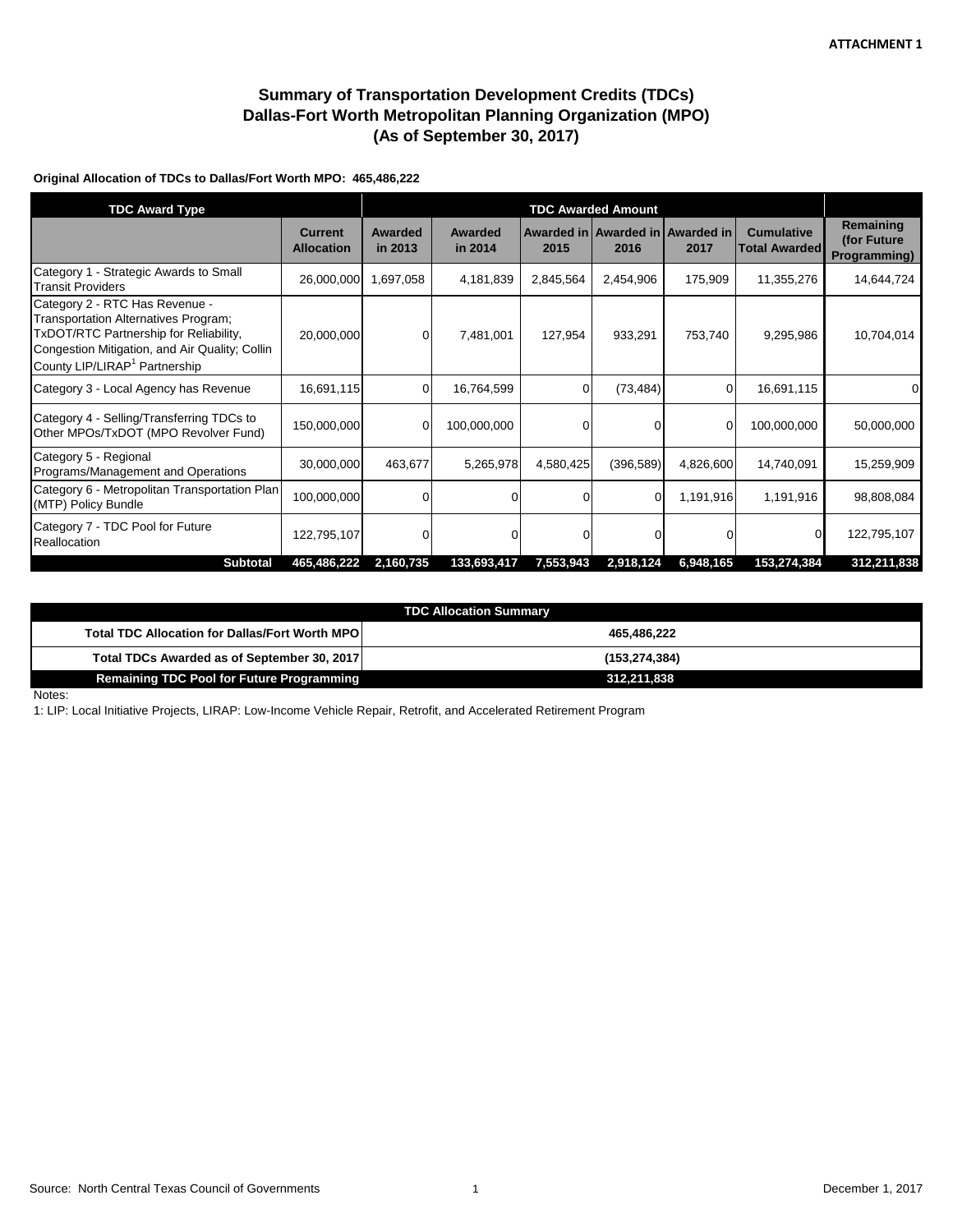|                      | Projects Approved with MPO Transportation Development Credits: |                                                                                    |                                        |                 |                      |                              |                                                                                                                                                                                                                                      |  |  |
|----------------------|----------------------------------------------------------------|------------------------------------------------------------------------------------|----------------------------------------|-----------------|----------------------|------------------------------|--------------------------------------------------------------------------------------------------------------------------------------------------------------------------------------------------------------------------------------|--|--|
| <b>TIP Code</b>      | <b>Project Name or Description</b>                             | <b>Project Sponsor</b>                                                             | <b>Fiscal</b><br>Year in<br><b>TIP</b> | Year<br>Awarded | TDC Amount* Category | <b>TDC</b><br>$(1-6)$        | <b>Comments</b>                                                                                                                                                                                                                      |  |  |
| 12003.17             | 5307 PURCHASE REPLACEMENT VEHICLES                             | CITY OF GRAND PRAIRIE                                                              | 2018                                   | 2017            | 27,750               | $\mathbf{1}$                 |                                                                                                                                                                                                                                      |  |  |
| 12006.17             | 5307 BUS PREVENTIVE MAINTENANCE                                | CITY OF GRAND PRAIRIE                                                              | 2018                                   | 2017            | 16,178               | $\mathbf{1}$                 |                                                                                                                                                                                                                                      |  |  |
|                      | 12011.13 5307 PURCHASE REPLACEMENT VEHICLES                    | <b>MESQUITE</b><br><b>TRANSPORTATION FOR</b><br>THE ELDERLY AND<br><b>DISABLED</b> | 2014                                   | 2017            | $-31,500$            | $\mathbf{1}$                 | THIS PROJECT WAS DOUBLE COUNTED<br>IN THE 2013 AND 2014 REPORTS,<br>THEREFORE THE EXCESS TDCS ARE<br>BEING REMOVED IN THE 2017 REPORT.                                                                                               |  |  |
| 12028.16             | 5307 SYSTEM PREVENTIVE MAINTENANCE                             | <b>DART</b>                                                                        | 2016                                   | 2017            | $-202,697$           | $\mathbf{1}$                 | 202,697 FROM THE 2016 REPORT WAS<br>ALREADY COUNTED IN CATEGORY 3 OF<br>THE 2014 REPORT. THEREFORE THE<br>EXCESS TDCS ARE BEING REMOVED IN<br>THE 2017 REPORT.                                                                       |  |  |
| 12036.17             | 5307 BUS PREVENTIVE MAINTENANCE                                | <b>CITY OF ARLINGTON</b>                                                           | 2018                                   | 2017            | 37,000               | $\mathbf{1}$                 |                                                                                                                                                                                                                                      |  |  |
| 12079.13             | 5307 CAPITAL COST OF CONTRACTING                               | <b>HANDITRAN</b>                                                                   | 2015                                   | 2017            | -298,188             | 1                            | THIS PROJECT WAS DOUBLE COUNTED<br>IN THE 2013 AND 2014 REPORTS,<br>THEREFORE THE EXCESS TDCS ARE<br>BEING REMOVED IN THE 2017 REPORT.                                                                                               |  |  |
| 12079.17             | 5307 CAPITAL COST OF CONTRACTING                               | <b>CITY OF ARLINGTON</b>                                                           | 2018                                   | 2017            | 100,000              | $\mathbf{1}$                 |                                                                                                                                                                                                                                      |  |  |
| 12090.17             | 5307 BUS PREVENTIVE MAINTENANCE                                | <b>COMMUNITY TRANSIT</b><br><b>SERVICES</b>                                        | 2018                                   | 2017            | 3,200                | $\mathbf{1}$                 |                                                                                                                                                                                                                                      |  |  |
| 12122.17             | 5307 BUS PREVENTIVE MAINTENANCE                                | PUBLIC TRANSIT                                                                     | 2018                                   | 2017            | 9,600                | $\mathbf{1}$                 |                                                                                                                                                                                                                                      |  |  |
| 12153.17             | 5307 PURCHASE REPLACEMENT VEHICLES                             | <b>SERVICES</b><br><b>CITY OF ARLINGTON</b>                                        | 2018                                   | 2017            | 142,500              | $\mathbf{1}$                 |                                                                                                                                                                                                                                      |  |  |
| 12206.16             | 5307 PROJECT ADMINISTRATION                                    | <b>NCTCOG</b>                                                                      | 2016                                   | 2017            | 2,159                | $\mathbf{1}$                 |                                                                                                                                                                                                                                      |  |  |
| 12239.10             | 5307 PURCHASE OF EXPANSION VEHICLES                            | <b>STAR TRANSIT</b>                                                                | 2013                                   | 2017            | $-10,487$            | $\mathbf{1}$                 | THIS REDUCTION SHOULD HAVE BEEN<br>REPORTED IN THE 2013 REPORT,<br>THEREFORE THE EXCESS TDCS ARE<br>BEING REMOVED IN THE 2017 REPORT.                                                                                                |  |  |
| 12241.14             | 5307 PROJECT ADMINISTRATION                                    | <b>STAR TRANSIT</b>                                                                | 2018                                   | 2017            | 60,469               | $\mathbf{1}$                 |                                                                                                                                                                                                                                      |  |  |
| 12241.16             | 5307 PROJECT ADMINISTRATION                                    | <b>STAR TRANSIT</b>                                                                | 2016                                   | 2017            | 4,000                | $\mathbf{1}$                 |                                                                                                                                                                                                                                      |  |  |
| 12241.17             | 5307 PROJECT ADMINISTRATION                                    | <b>STAR TRANSIT</b>                                                                | 2018                                   | 2017            | 39,991               | $\mathbf{1}$                 |                                                                                                                                                                                                                                      |  |  |
| 12247.17             | 5307 PROJECT ADMINISTRATION                                    | PUBLIC TRANSIT                                                                     | 2018                                   | 2017            |                      | $\mathbf{1}$                 |                                                                                                                                                                                                                                      |  |  |
|                      |                                                                | <b>SERVICES</b>                                                                    |                                        |                 | 3,600                |                              |                                                                                                                                                                                                                                      |  |  |
| 12307.15             | 5307 ACQUISITION OF HARDWARE                                   | TAPS PUBLIC TRANSIT                                                                | 2015                                   | 2017            | $-25,000$            | 1                            |                                                                                                                                                                                                                                      |  |  |
| 12346.14             | 5307 PROJECT ADMINISTRATION                                    | TAPS PUBLIC TRANSIT                                                                | 2015                                   | 2017            | $-1,605$             | $\mathbf{1}$                 |                                                                                                                                                                                                                                      |  |  |
| 12346.15             | 5307 PROJECT ADMINISTRATION                                    | TAPS PUBLIC TRANSIT                                                                | 2015                                   | 2017            | $-12,000$            | $\mathbf{1}$                 |                                                                                                                                                                                                                                      |  |  |
| 12346.16             | 5307 PROJECT ADMINISTRATION                                    | TAPS PUBLIC TRANSIT                                                                | 2016                                   | 2017            | $-18,000$            | $\mathbf{1}$                 |                                                                                                                                                                                                                                      |  |  |
| 12347.14             | 5307 PLANNING                                                  | <b>TAPS PUBLIC TRANSIT</b>                                                         | 2015                                   | 2017            | $-44,523$            | $\mathbf{1}$                 |                                                                                                                                                                                                                                      |  |  |
|                      | 12372.17 5307 BUS PREVENTIVE MAINTENANCE                       | SPAN, INC.                                                                         | 2018                                   | 2017            | 60,000               | $\mathbf{1}$                 |                                                                                                                                                                                                                                      |  |  |
|                      | 12373.13 5307 PURCHASE REPLACEMENT VEHICLES                    | SPECIAL PROGRAMS FOR<br><b>AGING NEEDS</b>                                         | 2014                                   | 2017            | $-75,000$            | 1                            | THIS PROJECT WAS DOUBLE COUNTED<br>IN THE 2013 AND 2014 REPORTS.<br>THEREFORE THE EXCESS TDCS ARE<br>BEING REMOVED IN THE 2017 REPORT.                                                                                               |  |  |
|                      | 12474.13 5307 RENOVATION OF ADMIN. BUILDING                    | <b>HANDITRAN</b>                                                                   | 2013                                   | 2017            | $-42,000$            | 1                            | THIS REDUCTION SHOULD HAVE BEEN<br>REPORTED IN THE 2015 REPORT.<br>THEREFORE THE EXCESS TDCS ARE<br>BEING REMOVED IN THE 2017 REPORT.                                                                                                |  |  |
| 12483.14             | 5307 ACQUISITION OF HARDWARE                                   | STAR TRANSIT                                                                       | 2017                                   | 2017            | 17,000               | $\mathbf{1}$                 |                                                                                                                                                                                                                                      |  |  |
| 12483.17             | 5307 ACQUISITION OF HARDWARE                                   | <b>STAR TRANSIT</b>                                                                | 2018                                   | 2017            | 26,304               | $\mathbf{1}$                 |                                                                                                                                                                                                                                      |  |  |
| 12484.16<br>12484.17 | 5307 ACQUISITION OF SOFTWARE<br>5307 ACQUISITION OF SOFTWARE   | <b>STAR TRANSIT</b><br><b>STAR TRANSIT</b>                                         | 2017<br>2018                           | 2017<br>2017    | 5,000<br>42,605      | $\mathbf{1}$<br>$\mathbf{1}$ |                                                                                                                                                                                                                                      |  |  |
| 12552.16             | 5307 ADA PARATRANSIT SERVICE                                   | <b>TAPS PUBLIC TRANSIT</b>                                                         | 2016                                   | 2017            | $-55,495$            | $\mathbf{1}$                 |                                                                                                                                                                                                                                      |  |  |
| 12567.16             | 5307 ACQUISITION OF SOFTWARE                                   | PUBLIC TRANSIT                                                                     | 2016                                   | 2017            | $-80,000$            | $\mathbf{1}$                 |                                                                                                                                                                                                                                      |  |  |
|                      | 12576.13 5307 PURCHASE REPLACEMENT VEHICLES                    | <b>SERVICES</b><br><b>NCTCOG</b>                                                   | 2013                                   | 2017            | $-120,146$           | $\mathbf{1}$                 | 104,475 WAS DOUBLE COUNTED IN THE<br>2013 AND 2014 REPORTS. THE TDCS ON<br>THIS PROJECT WERE ALSO REDUCED<br>BY 15,671 IN FY 2014 BUT IT WAS NOT<br>REPORTED. THEREFORE, THE EXCESS<br>TDCS ARE BEING REMOVED IN THE<br>2017 REPORT. |  |  |
|                      | 12576.16 5307 PURCHASE REPLACEMENT VEHICLES                    | <b>NCTCOG</b>                                                                      | 2016                                   | 2017            | $-33,418$            | $\overline{1}$               |                                                                                                                                                                                                                                      |  |  |

\*Negative numbers indicate a reduction in the number of credits awarded on a project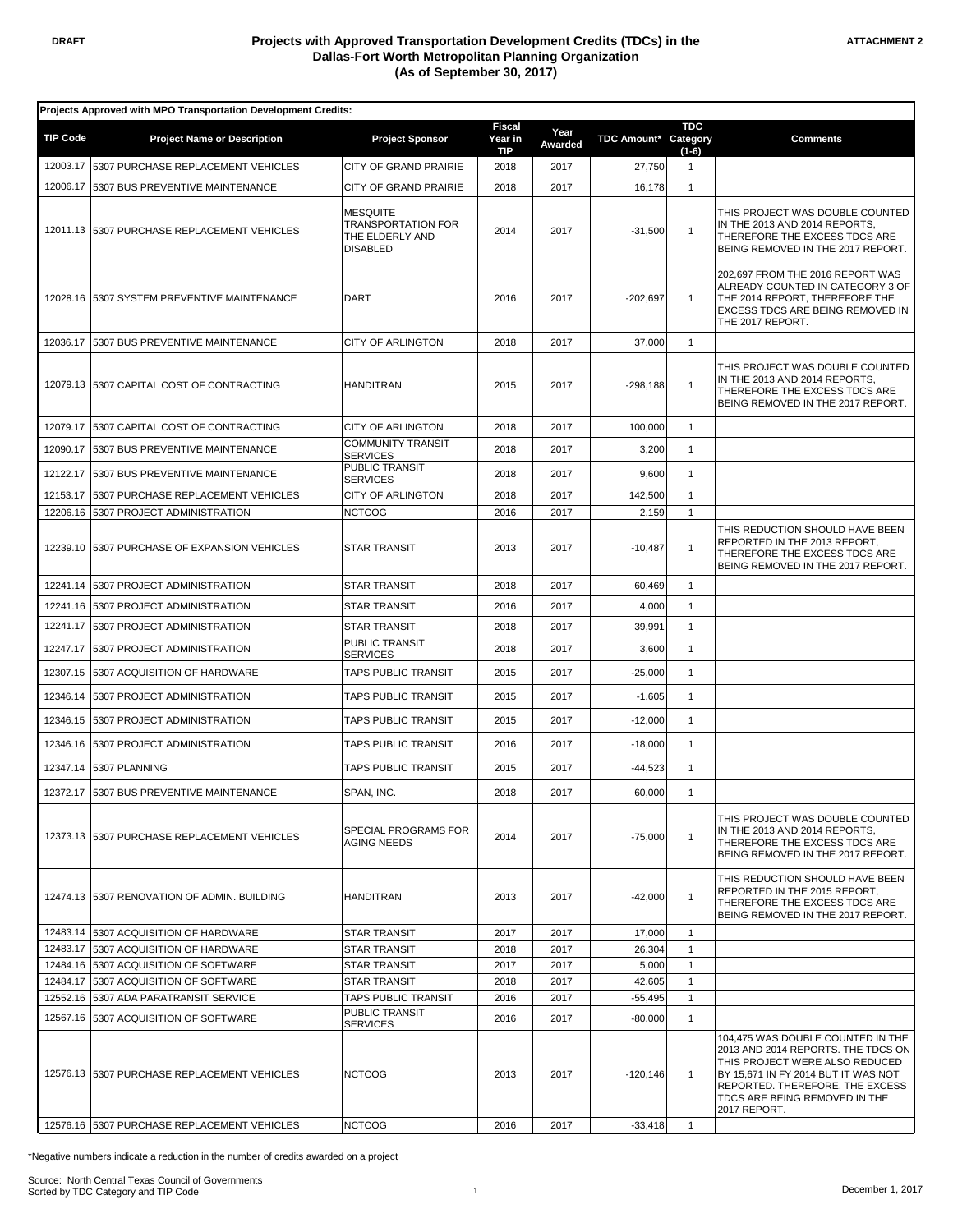#### **DRAFT Projects with Approved Transportation Development Credits (TDCs) in the Dallas-Fort Worth Metropolitan Planning Organization (As of September 30, 2017)**

| <b>TIP Code</b> | <b>Project Name or Description</b>                                            | <b>Project Sponsor</b>                                       | <b>Fiscal</b><br>Year in<br>TIP | Year<br>Awarded | <b>TDC Amount*</b> | <b>TDC</b><br>Category<br>$(1-6)$ | <b>Comments</b>                                                                                                                                                      |
|-----------------|-------------------------------------------------------------------------------|--------------------------------------------------------------|---------------------------------|-----------------|--------------------|-----------------------------------|----------------------------------------------------------------------------------------------------------------------------------------------------------------------|
| 12576.17        | 5307 PURCHASE REPLACEMENT VEHICLES                                            | <b>NCTCOG</b>                                                | 2018                            | 2017            | 194,961            | $\mathbf{1}$                      |                                                                                                                                                                      |
|                 | 12600.17 5307 CAPITAL COST OF CONTRACTING                                     | <b>NORTHEAST</b><br><b>TRANSPORTATION</b><br><b>SERVICES</b> | 2018                            | 2017            | 64,000             | $\mathbf{1}$                      |                                                                                                                                                                      |
|                 | 12608.12 5307 BUS PREVENTIVE MAINTENANCE                                      | TAPS PUBLIC TRANSIT                                          | 2015                            | 2017            | $-36,000$          | $\mathbf{1}$                      | THE 2015 REPORT INCLUDED THIS<br>PROJECT IN ERROR, AS NO TDCS<br>WERE AWARDED TO IT. THEREFORE,<br>THE EXCESS TDCS ARE BEING<br>REMOVED IN THE 2017 REPORT.          |
|                 | 12626.12 5307 PURCHASE REPLACEMENT VEHICLES                                   | <b>SPECIAL PROGRAMS FOR</b><br>AGING NEEDS                   | 2013                            | 2017            | $-801$             | $\mathbf{1}$                      | THE TDCS ON THIS PROJECT WERE<br>REDUCED BY 801 IN 2014, BUT THIS<br>CHANGE WAS NOT REPORTED.<br>THEREFORE, THE EXCESS TDCS ARE<br>BEING REMOVED IN THE 2017 REPORT. |
| 12627.14        | 5307 BUS PREVENTIVE MAINTENANCE                                               | <b>STAR TRANSIT</b>                                          | 2017                            | 2017            | 115,876            | $\mathbf{1}$                      |                                                                                                                                                                      |
| 12627.16        | 5307 PREVENTIVE MAINTENANCE                                                   | <b>STAR TRANSIT</b>                                          | 2016                            | 2017            | 21,000             | 1                                 |                                                                                                                                                                      |
| 12627.17        | 5307 BUS PREVENTIVE MAINTENANCE                                               | <b>STAR TRANSIT</b>                                          | 2018                            | 2017            | 70,793             | $\mathbf{1}$                      |                                                                                                                                                                      |
| 12632.17        | 5307 GENERAL PLANNING                                                         | SPAN, INC.                                                   | 2018                            | 2017            | 8,000              | $\mathbf{1}$                      |                                                                                                                                                                      |
| 12644.15        | 5310 SUPPORT TRANSIT FOR SENIORS AND<br>INDIVIDUALS WITH DISABILITIES         | <b>NCTCOG</b>                                                | 2017                            | 2017            | 13,529             | 1                                 |                                                                                                                                                                      |
| 12649.17        | 5310 PURCHASE OF SERVICE                                                      | <b>FORT WORTH</b><br><b>TRANSPORTATION</b><br>AUTHORITY      | 2018                            | 2017            | 40,000             | $\mathbf{1}$                      |                                                                                                                                                                      |
|                 | 12653.17 5310 PURCHASE OF SERVICE                                             | <b>NORTHEAST</b><br><b>TRANSPORTATION</b><br><b>SERVICES</b> | 2017                            | 2017            | 83,200             | $\mathbf{1}$                      |                                                                                                                                                                      |
|                 | 12654.13 5310 PURCHASE OF SERVICE                                             | PUBLIC TRANSIT<br><b>SERVICES</b>                            | 2013                            | 2017            | 39,200             | $\mathbf{1}$                      | THIS INCREASE SHOULD HAVE BEEN<br>REPORTED IN THE 2014 REPORT.<br>THEREFORE, THE ADDITIONAL TDCS<br>ARE BEING ADDED IN THE 2017<br>REPORT.                           |
| 12654.17        | 5310 PURCHASE OF SERVICE                                                      | PUBLIC TRANSIT<br><b>SERVICES</b>                            | 2018                            | 2017            | 9,600              | $\mathbf{1}$                      |                                                                                                                                                                      |
| 12662.14        | 5307 PURCHASE EXPANSION VEHICLES                                              | TAPS PUBLIC TRANSIT                                          | 2015                            | 2017            | $-98,531$          | $\mathbf{1}$                      |                                                                                                                                                                      |
| 12662.15        | 5307 PURCHASE EXPANSION VEHICLES                                              | TAPS PUBLIC TRANSIT                                          | 2015                            | 2017            | $-210,000$         | $\mathbf{1}$                      |                                                                                                                                                                      |
| 12663.15        | 5307 BUS PREVENTIVE MAINTENANCE                                               | TAPS PUBLIC TRANSIT                                          | 2015                            | 2017            | $-11,171$          | $\mathbf{1}$                      |                                                                                                                                                                      |
| 12664.17        | 5307 ACQUISITION OF HARDWARE                                                  | PUBLIC TRANSIT<br><b>SERVICES</b>                            | 2018                            | 2017            | 11,200             | $\mathbf{1}$                      |                                                                                                                                                                      |
| 12670.15        | 5307 ACQUISITION OF SHOP EQUIPMENT                                            | TAPS PUBLIC TRANSIT                                          | 2015                            | 2017            | $-50,000$          | $\mathbf{1}$                      |                                                                                                                                                                      |
| 12672.15        | 5307 ACQUISITION OF SOFTWARE                                                  | TAPS PUBLIC TRANSIT                                          | 2015                            | 2017            | $-70,000$          | $\mathbf{1}$                      |                                                                                                                                                                      |
| 12701.16        | 5307 ACQUISITION OF SOFTWARE                                                  | <b>CITY OF MESQUITE</b>                                      | 2016                            | 2017            | 10,030             | $\mathbf{1}$                      |                                                                                                                                                                      |
| 12701.17        | 5307 ACQUISITION OF SOFTWARE                                                  | CITY OF MESQUITE                                             | 2018                            | 2017            | 25,000             | 1                                 |                                                                                                                                                                      |
| 12702.16        | 5307 PROJECT ADMINISTRATION                                                   | CITY OF MESQUITE                                             | 2016                            | 2017            | $-10,030$          | 1                                 |                                                                                                                                                                      |
|                 | 12702.17 5307 PROJECT ADMINISTRATION                                          | CITY OF MESQUITE                                             | 2018                            | 2017            | 11,760             | 1                                 |                                                                                                                                                                      |
|                 | 12711.17 5307 MOBILITY MANAGEMENT                                             | SPAN, INC.                                                   | 2018                            | 2017            | 15,840             | $\overline{1}$                    |                                                                                                                                                                      |
|                 | 12713.17 5307 ACQUISITION OF SOFTWARE<br>12716.16 5307 ACQUISITION OF SIGNAGE | SPAN, INC.<br><b>STAR TRANSIT</b>                            | 2018<br>2016                    | 2017<br>2017    | 35,000<br>$-4,000$ | $\mathbf{1}$<br>$\mathbf{1}$      |                                                                                                                                                                      |
| 12717.14        | 5307 MOBILITY MANAGEMENT                                                      | STAR TRANSIT                                                 | 2017                            | 2017            | 10,000             | $\mathbf{1}$                      |                                                                                                                                                                      |
| 12717.17        | 5307 MOBILITY MANAGEMENT                                                      | STAR TRANSIT                                                 | 2018                            | 2017            | 7,459              | $\mathbf{1}$                      |                                                                                                                                                                      |
| 12721.14        | 5307 ACQUISITION OF PASSENGER SHELTERS                                        | TAPS PUBLIC TRANSIT                                          | 2015                            | 2017            | $-56,000$          | $\mathbf{1}$                      |                                                                                                                                                                      |
| 12736.17        | 5339 PURCHASE REPLACEMENT VEHICLES                                            | <b>NCTCOG</b>                                                | 2018                            | 2017            | 51,211             | $\mathbf{1}$                      |                                                                                                                                                                      |
| 12748.17        | 5307 ACQUISITION OF SOFTWARE                                                  | CITY/COUNTY<br>TRANSPORTATION                                | 2018                            | 2017            | 2,000              | $\mathbf{1}$                      |                                                                                                                                                                      |
| 12750.17        | 5307 PROJECT ADMINISTRATION                                                   | CITY/COUNTY<br>TRANSPORTATION                                | 2018                            | 2017            | 10,000             | $\mathbf{1}$                      |                                                                                                                                                                      |
| 12755.15        | 5307 ACQUISITION OF SURVEILLANCE/SECURITY<br><b>EQUIPMENT</b>                 | SPECIAL PROGRAMS FOR<br>AGING NEEDS                          | 2015                            | 2017            | $-9,050$           | $\mathbf{1}$                      |                                                                                                                                                                      |
| 12757.15        | 5307 ACQUISITION OF MISCELLANEOUS<br>EQUIPMENT                                | TAPS PUBLIC TRANSIT                                          | 2015                            | 2017            | $-20,000$          | $\mathbf{1}$                      |                                                                                                                                                                      |
| 12758.15        | 5307 ACQUISITION OF RADIOS                                                    | TAPS PUBLIC TRANSIT                                          | 2015                            | 2017            | $-15,000$          | $\mathbf{1}$                      |                                                                                                                                                                      |
| 12759.15        | 5307 ACQUISITION OF SURVEILLANCE/SECURITY<br><b>EQUIPMENT</b>                 | TAPS PUBLIC TRANSIT                                          | 2015                            | 2017            | $-50,000$          | $\mathbf{1}$                      |                                                                                                                                                                      |
| 12760.15        | 5307 GENERAL PLANNING                                                         | TAPS PUBLIC TRANSIT                                          | 2015                            | 2017            | $-25,000$          | $\mathbf{1}$                      |                                                                                                                                                                      |
| 12760.16        | 5307 GENERAL PLANNING                                                         | TAPS PUBLIC TRANSIT                                          | 2016                            | 2017            | $-37,500$          | $\mathbf{1}$                      |                                                                                                                                                                      |
| 12762.16        | 5307 GENERAL PLANNING                                                         | TAPS PUBLIC TRANSIT                                          | 2016                            | 2017            | $-37,500$          | $\mathbf{1}$                      |                                                                                                                                                                      |
| 12764.15        | 5307 ACQUISITION OF SURVEILLANCE/SECURITY<br>EQUIPMENT                        | STAR TRANSIT                                                 | 2015                            | 2017            | $-33,450$          | $\mathbf{1}$                      |                                                                                                                                                                      |

\*Negative numbers indicate a reduction in the number of credits awarded on a project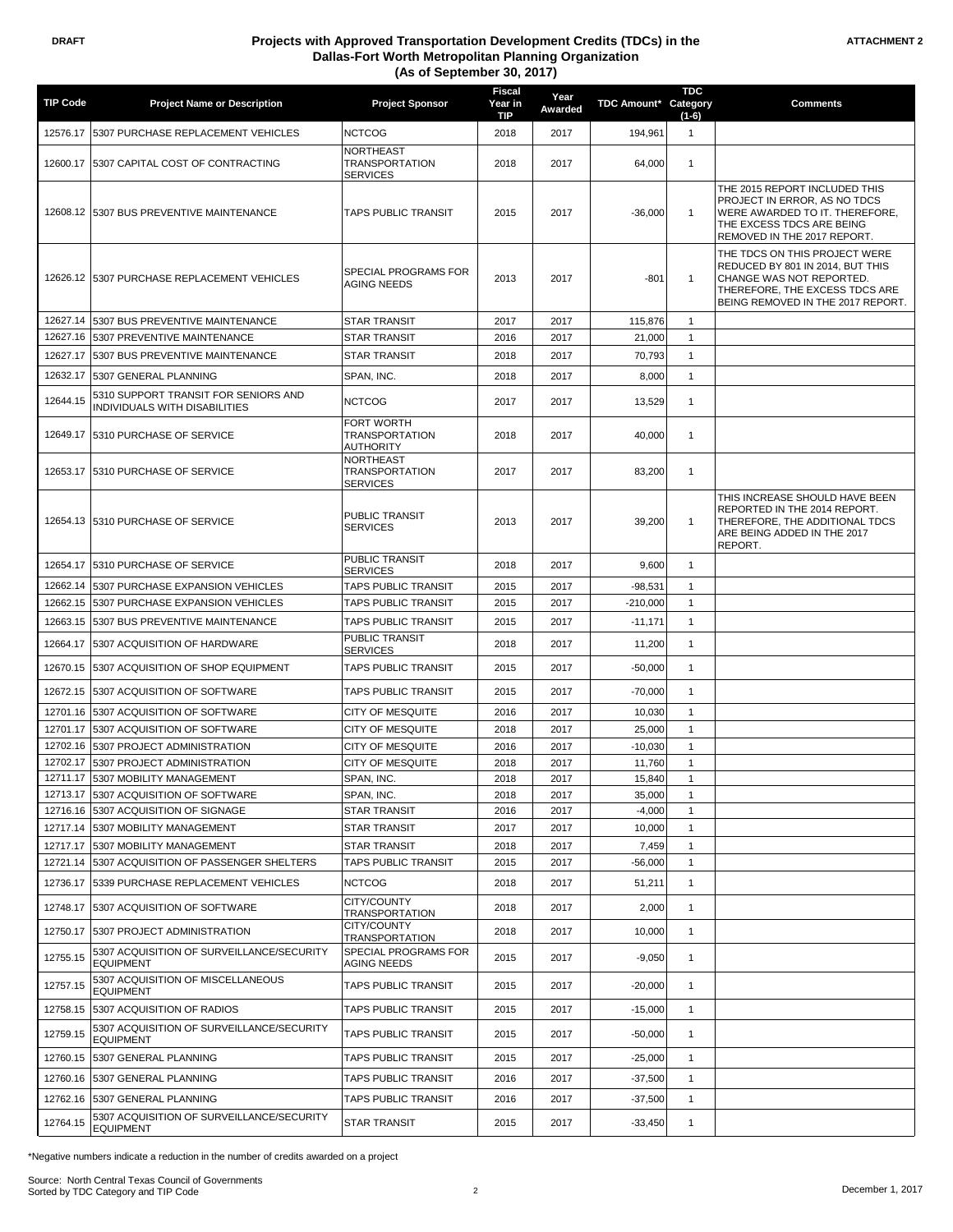#### **DRAFT Projects with Approved Transportation Development Credits (TDCs) in the Dallas-Fort Worth Metropolitan Planning Organization (As of September 30, 2017)**

|                 |                                                                                                                                                         |                                                   | <b>Fiscal</b>         |                 |                    | <b>TDC</b>          |                                                                                                                                                                                                                           |
|-----------------|---------------------------------------------------------------------------------------------------------------------------------------------------------|---------------------------------------------------|-----------------------|-----------------|--------------------|---------------------|---------------------------------------------------------------------------------------------------------------------------------------------------------------------------------------------------------------------------|
| <b>TIP Code</b> | <b>Project Name or Description</b>                                                                                                                      | <b>Project Sponsor</b>                            | Year in<br><b>TIP</b> | Year<br>Awarded | <b>TDC Amount*</b> | Category<br>$(1-6)$ | <b>Comments</b>                                                                                                                                                                                                           |
| 12766.17        | 5307 ACQUISITION OF MISCELLANEOUS<br><b>EQUIPMENT</b>                                                                                                   | <b>PUBLIC TRANSIT</b><br><b>SERVICES</b>          | 2018                  | 2017            | 11,000             | $\mathbf{1}$        |                                                                                                                                                                                                                           |
| 12783.16        | 5307 PURCHASE EXPANSION VEHICLES                                                                                                                        | <b>NCTCOG</b>                                     | 2016                  | 2017            | 33,418             | $\mathbf{1}$        |                                                                                                                                                                                                                           |
| 12784.16        | 5307 PREVENTIVE MAINTENANCE                                                                                                                             | TAPS PUBLIC TRANSIT                               | 2016                  | 2017            | $-54,000$          | $\mathbf{1}$        |                                                                                                                                                                                                                           |
| 12790.16        | 5307 ACQUISITION OF MISCELLANEOUS<br><b>EQUIPMENT</b>                                                                                                   | <b>STAR TRANSIT</b>                               | 2016                  | 2017            | $-30,000$          | $\mathbf{1}$        |                                                                                                                                                                                                                           |
| 12791.16        | 5307 PREVENTIVE MAINTENANCE                                                                                                                             | TAPS PUBLIC TRANSIT                               | 2016                  | 2017            | $-30,000$          | 1                   |                                                                                                                                                                                                                           |
| 12793.16        | 5339 PROJECT ADMINISTRATION                                                                                                                             | <b>NCTCOG</b>                                     | 2016                  | 2017            | $-1,094$           | $\mathbf{1}$        |                                                                                                                                                                                                                           |
| 12794.15        | 5310 MOBILITY MANAGEMENT                                                                                                                                | EASTER SEALS OF NORTH                             | 2016                  | 2017            | $-20,000$          | 1                   |                                                                                                                                                                                                                           |
|                 | 12796.16 5339 PURCHASE EXPANSION VEHICLES                                                                                                               | TEXAS<br><b>NCTCOG</b>                            | 2016                  | 2017            | 40                 | $\mathbf{1}$        | THIS ENTRY WAS REPORTED IN THE<br>2016 REPORT AS 199,400 INSTEAD OF<br>199,440. THEREFORE, THE ADDITIONAL<br>TDCS ARE BEING ADDED IN THE 2017<br>REPORT.                                                                  |
| 12812.15        | 5307 ACQUISITION OF SURVEILLANCE/SECURITY<br><b>EQUIPMENT</b>                                                                                           | NCTCOG                                            | 2017                  | 2017            | 42,500             | $\mathbf{1}$        |                                                                                                                                                                                                                           |
| 12813.14        | 5307 GENERAL PLANNING                                                                                                                                   | <b>NCTCOG</b>                                     | 2017                  | 2017            | 20,000             | 1                   |                                                                                                                                                                                                                           |
| 12814.14        | 5307 PROJECT ADMINISTRATION (SUBGRANTEE)                                                                                                                | <b>NCTCOG</b>                                     | 2017                  | 2017            | 16,470             | $\mathbf{1}$        |                                                                                                                                                                                                                           |
| 12814.14        | 5307 PROJECT ADMINISTRATION (SUBGRANTEE)                                                                                                                | <b>NCTCOG</b>                                     | 2017                  | 2017            | $-16,470$          | $\mathbf{1}$        |                                                                                                                                                                                                                           |
| 12815.14        | 5307 PREVENTIVE MAINTENANCE                                                                                                                             | <b>NCTCOG</b>                                     | 2017                  | 2017            | 65,877             | $\mathbf{1}$        |                                                                                                                                                                                                                           |
| 12815.14        | 5307 PREVENTIVE MAINTENANCE                                                                                                                             | <b>NCTCOG</b>                                     | 2017                  | 2017            | $-65,877$          | $\mathbf{1}$        |                                                                                                                                                                                                                           |
| 12824.16        | 5307 SUPPORT URBANIZED AREA TRANSIT<br><b>SERVICE</b>                                                                                                   | <b>CITY OF MCKINNEY</b>                           | 2017                  | 2017            | 260,000            | $\mathbf{1}$        |                                                                                                                                                                                                                           |
| 12824.17        | 5307 SUPPORT URBANIZED AREA TRANSIT<br>SERVICE                                                                                                          | <b>CITY OF MCKINNEY</b>                           | 2018                  | 2017            | 151,122            | $\mathbf{1}$        |                                                                                                                                                                                                                           |
| 12828.17        | 5307 ACQUISITION OF HARDWARE                                                                                                                            | CITY OF GRAND PRAIRIE                             | 2018                  | 2017            | 16,000             | $\mathbf{1}$        |                                                                                                                                                                                                                           |
| 12829.17        | 5307 SHORT RANGE PLANNING                                                                                                                               | <b>NCTCOG</b>                                     | 2018                  | 2017            | 70,000             | $\mathbf{1}$        |                                                                                                                                                                                                                           |
| 12830.16        | 5307 ACQUISITION OF SHOP EQUIPMENT                                                                                                                      | PUBLIC TRANSIT<br><b>SERVICES</b>                 | 2018                  | 2017            | 80,000             | $\mathbf{1}$        |                                                                                                                                                                                                                           |
| 12833.16        | 5307 ACQUISITION OF BUS SHELTERS                                                                                                                        | <b>STAR TRANSIT</b>                               | 2018                  | 2017            | 4,000              | 1                   |                                                                                                                                                                                                                           |
|                 | Subtotal of Category 1 - Strategic Awards to Small Transit Providers                                                                                    |                                                   |                       |                 | 175,909            |                     |                                                                                                                                                                                                                           |
| 19002           | US 380 AT AIRPORT DRIVE; ADD SECOND<br>WESTBOUND LEFT TURN LANE                                                                                         | <b>CITY OF MCKINNEY</b>                           | 2018                  | 2017            | 19,941             | 2                   |                                                                                                                                                                                                                           |
| 19005           | PLANO CITYWIDE TRAFFIC CAMERA, TRAFFIC<br>SIGNAL, AND SIGNAL COMMUNICATION UPGRADES                                                                     | CITY OF PLANO                                     | 2017                  | 2017            | 373,400            | 2                   |                                                                                                                                                                                                                           |
| 19006           | FRISCO CITYWIDE TRAFFIC CAMERA, TRAFFIC<br>SIGNAL, AND SIGNAL COMMUNICATION UPGRADES                                                                    | <b>CITY OF FRISCO</b>                             | 2017                  | 2017            | 280,000            | $\overline{2}$      |                                                                                                                                                                                                                           |
| 19007           | SH 121 FRONTAGE ROAD FROM CUSTER TO<br>SPRING CREEK PKWY; SIGNAL CONTROLLER AND<br>SOFTWARE UPGRADES                                                    | <b>CITY OF PLANO</b>                              | 2017                  | 2017            | 80,400             | $\overline{2}$      |                                                                                                                                                                                                                           |
| 20212           | IH 20 FROM WEST OF CARRIER PARKWAY TO FM<br>1382 (BELT LINE ROAD); CONSTRUCT 0 TO 6 LANE<br>FRONTAGE ROADS, RAMP MODIFICATIONS, AND<br><b>SIDEWALKS</b> | <b>TXDOT-DALLAS</b>                               | 2017                  | 2017            | 37,017             | $\overline{2}$      |                                                                                                                                                                                                                           |
| 40030           | CITYWIDE SAFE ROUTES TO SCHOOL<br><b>IMPROVEMENTS</b>                                                                                                   | CITY OF GRAND PRAIRIE                             | 2017                  | 2017            | $-37,018$          | $\overline{2}$      |                                                                                                                                                                                                                           |
|                 |                                                                                                                                                         | Subtotal of Category 2 - RTC has Revenue          |                       |                 | 753,740            |                     |                                                                                                                                                                                                                           |
|                 |                                                                                                                                                         |                                                   |                       |                 |                    |                     |                                                                                                                                                                                                                           |
|                 | 12028.14 5307 SYSTEM PREVENTIVE MAINTENANCE                                                                                                             | DART                                              | 2016                  | 2017            | $-9,697,311$       | 3                   | IN THE 2014 REPORT TIP CODE 12028.14<br>WAS AWARDED 12,000,000 TDCS. SOME<br>OF THOSE 12,000,000 HAVE SINCE BEEN<br>AWARDED TO TIP 12028.15 AND TIP<br>12028.16. THOSE CHANGES ARE BEING<br>REFLECTED IN THE 2017 REPORT. |
| 12028.15        | 5307 SYSTEM PREVENTIVE MAINTENANCE                                                                                                                      | DART                                              | 2016                  | 2017            | 9,494,614          | 3                   |                                                                                                                                                                                                                           |
| 12028.16        | 5307 SYSTEM PREVENTIVE MAINTENANCE                                                                                                                      | DART                                              | 2016                  | 2017            | 202,697            | 3                   |                                                                                                                                                                                                                           |
|                 |                                                                                                                                                         | Subtotal of Category 3 - Local Agency has Revenue |                       |                 | $\bf{0}$           |                     |                                                                                                                                                                                                                           |
| 11543.4         | TEXRAIL CORRIDOR RAIL LINE PROJECT -<br>CONSTRUCTION OF NEW COMMUTER RAIL LINE                                                                          | FORT WORTH<br>TRANSPORTATION<br><b>AUTHORITY</b>  | 2018                  | 2017            | 4,000,000          | 5                   |                                                                                                                                                                                                                           |

\*Negative numbers indicate a reduction in the number of credits awarded on a project